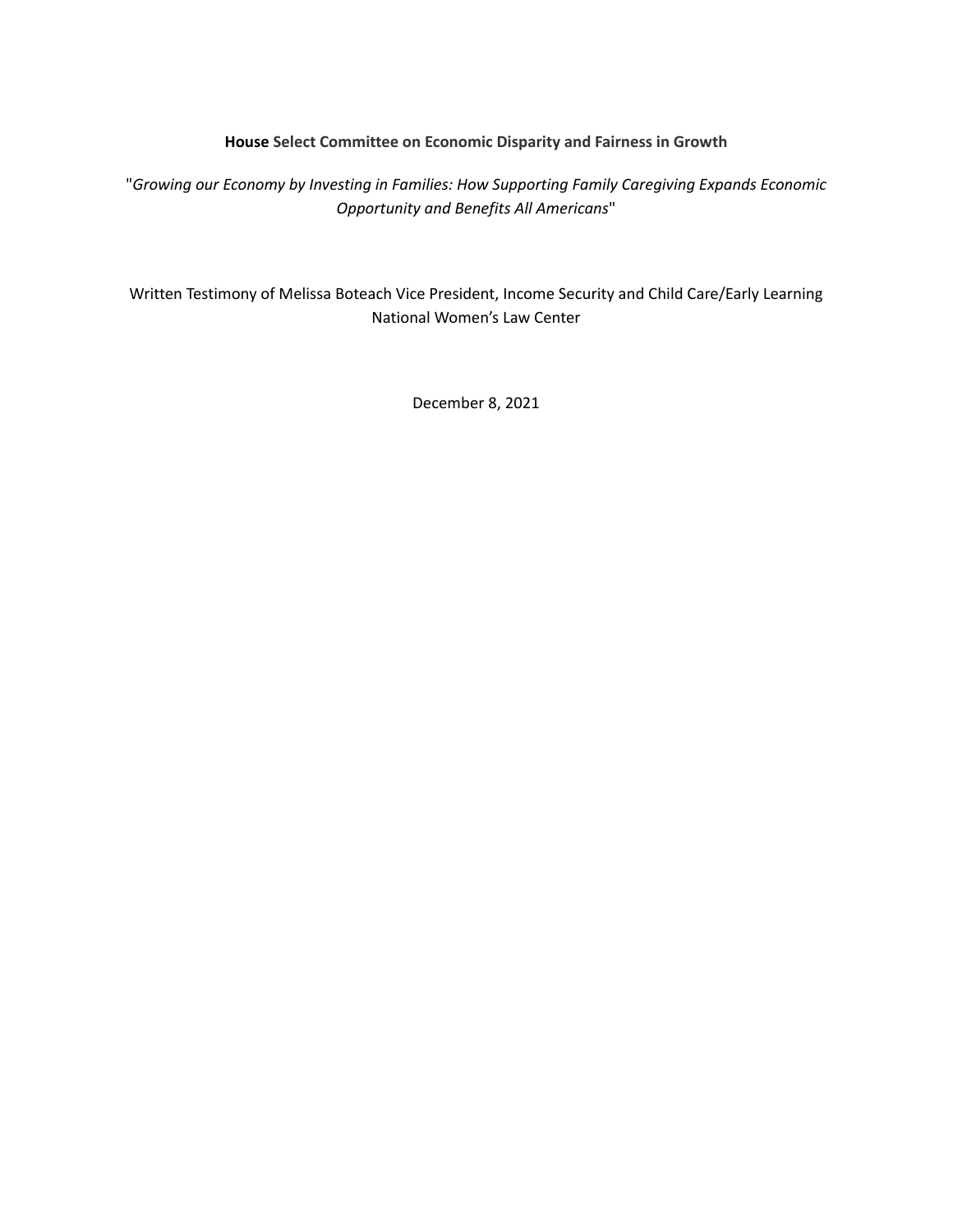Good morning Chair Himes, Ranking Member Steil, and other distinguished members of the House Select Committee on Economic Disparity and Fairness in Growth.

My name is Melissa Boteach, and I am the Vice President of Income Security and Child Care/Early Learning at the National Women's Law Center (NWLC). At the Law Center, we fight for gender justice—in the courts, in public policy, and in our society—working across the issues that are central to the lives of women and girls. We use the law in all its forms to change culture and drive solutions to the gender inequity that shapes our society and to break down the barriers that harm all of us—especially women of color, LGBTQ people, and women and families with low incomes.

This hearing could not be timelier. Fifty years ago this week, President Nixon vetoed the Comprehensive Child Development Act, bipartisan legislation that would have established universal child care in the United States. It is no accident that we are having a hearing on the crisis of women's labor force participation and the importance of investing in caregiving half a century later. The reverberations of that veto run through the lives of generations of women and families.

Today, we face another inflection point. As Congress considers historic investments in child care, pre-kindergarten, paid leave, and home- and community-based services as part of the Build Back Better Act, you have an opportunity to make a different choice—one that will have positive ripple effects for millions of families and our economy overall for generations to come.

I am grateful for the opportunity to testify before you today on the state of women's labor force participation, why women are getting pushed out of the labor market, and why building a more equitable care infrastructure as part of the Build Back Better investment is a critical part of the solution.

## **Women's labor force participation is at a historic low**

Just a month before the pandemic hit, the headlines across the nation proclaimed that, for only the second time in our nation's history, women comprised the majority of workers on payroll. It was February 2020, and female labor force participation had peaked at 59.2%—the highest level in history.

The celebration was short-lived. The following month, the pandemic began to lay bare and exacerbate gender and racial inequities that quickly pushed millions of women out of the labor force and millions more into poverty. In November 2021, women's labor force participation was 57.5%, nearly 2 percentage points lower than it was in February 2020. Before the pandemic started, women's labor force participation rate had not been as low as 57.5% since 1989, more than a generation ago.<sup>1</sup>

<sup>1</sup> Jasmine Tucker, "Black Women's Unemployment Falls Sharply to 5% in November" (NWLC, Dec. 2021), <https://nwlc.org/resources/black-womens-unemployment-falls-sharply-to-5-in-november/>.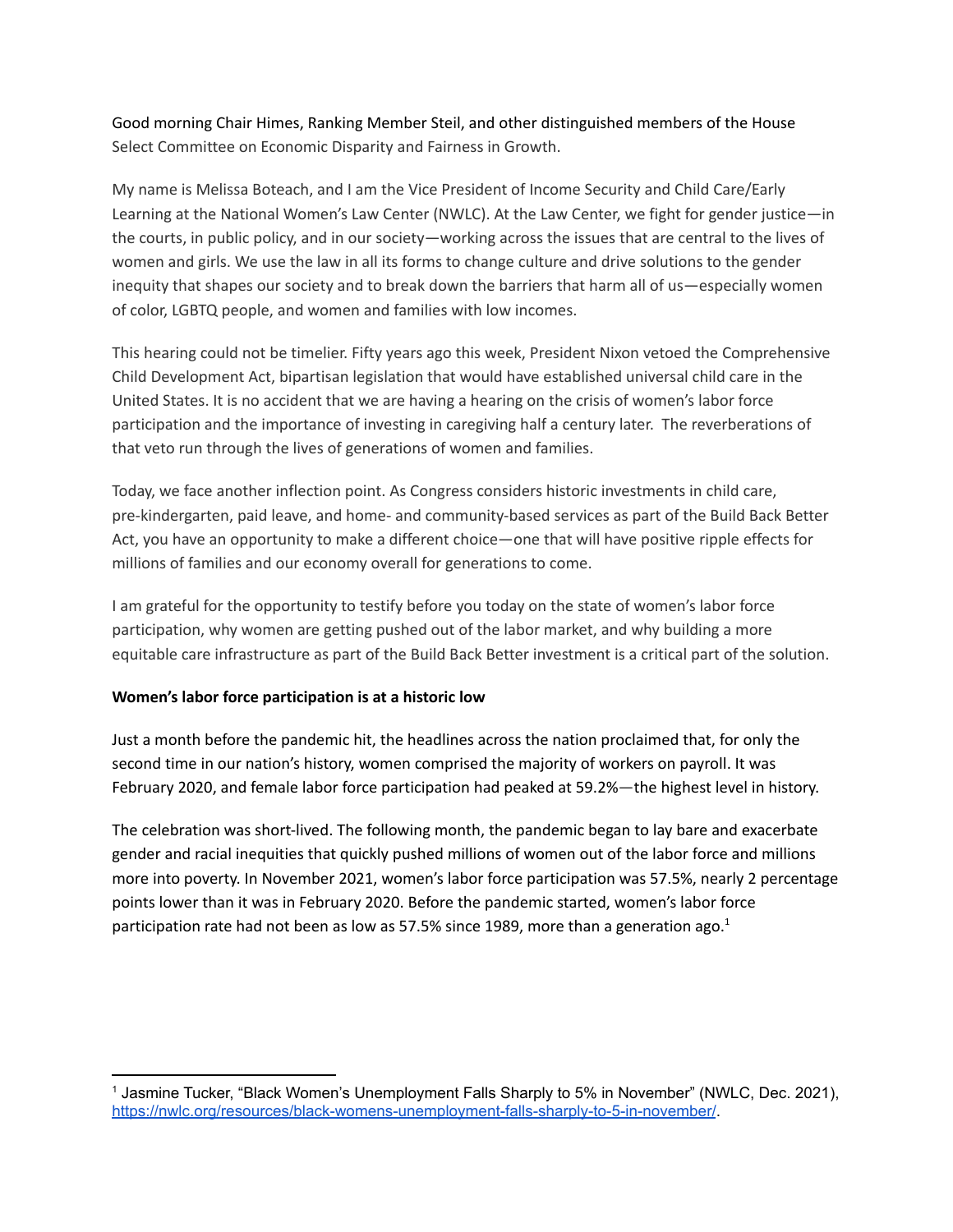There are over 1.4 million fewer women in the labor force now than there were in February 2020 compared to 921,000 fewer men.<sup>2</sup> That means women make up more than six in ten (61.0%) labor force leavers since February 2020.<sup>3</sup> In addition, many workers—overwhelmingly women—have needed to cut back their hours in order to manage care responsibilities. Studies of parents with young children during the pandemic affirm that mothers were four to five times more likely to have reduced their work hours or adjusted their schedules because of caregiving than fathers. 4

The crisis is not hitting all women equally. Women's labor force participation rates vary by race and ethnicity, with Latinas and Black women experiencing larger labor force participation drops than white women. Between February 2020 and November 2021, Latinas' labor force participation declined by 3.2 percentage points (from 61.9% to 58.7%),<sup>5</sup> Black women's labor force participation declined by 3.6 percentage points (from 63.9% to 60.3%),<sup>6</sup> and white women's labor force participation declined by 1.7 percentage points (from 58.2% to 56.5%).<sup>7</sup>

While the overall employment rate for most demographics has tenuously begun to recover, that good news risks obscuring the reality faced by working women today. If a woman leaves the labor force because she cannot find adequate or affordable child care or home care, she is no longer counted in the overall employment rate and her departure from the workforce lowers the official unemployment rate. If the over 1.4 million women ages 20 and over who have left the labor force since February 2020 were counted as unemployed workers in October 2021, the overall women's unemployment rate would have been 5.8% in November 2021 instead of the reported 4.0%. Similarly, if the 921,000 fewer men ages 20

<sup>2</sup> NWLC calculations using BLS, "Employment Status of the Civilian Population by Sex and Age," Table A-1 in *NovemberOctober 2021 Employment Situation Summary* (Washington, DC: December 3November 5, 2021), [https://www.bls.gov/news.release/empsit.t01.htm.](https://www.bls.gov/news.release/empsit.t01.htm) His[t](https://www.bls.gov/webapps/legacy/cpsatab1.htm)orical data available at

[https://www.bls.gov/webapps/legacy/cpsatab1.htm.](https://www.bls.gov/webapps/legacy/cpsatab1.htm) Figures are seasonally adjusted and capture women and men ages 20 and over.

<sup>&</sup>lt;sup>3</sup> NWLC calculations using BLS, "Employment Status of the Civilian Population by Sex and Age," Table A-1 in *November 2021 Employment Situation Summary* (Washington, DC: December 3, 2021), [https://www.bls.gov/news.release/empsit.t01.htm.](https://www.bls.gov/news.release/empsit.t01.htm) Historical data available at

[https://www.bls.gov/webapps/legacy/cpsatab1.htm.](https://www.bls.gov/webapps/legacy/cpsatab1.htm) Figures are seasonally adjusted and capture women and men ages 20 and over.

<sup>4</sup> Julie Kashen, Sarah Jane Glynn, & Amanda Novello, *How COVID-19 Sent Women's Workforce Progress Backward*, Ctr. for Am. Progress (Oct. 2020),

[https://www.americanprogress.org/issues/women/reports/2020/10/30/492582/covid-19-sent-womens-work](https://www.americanprogress.org/issues/women/reports/2020/10/30/492582/covid-19-sent-womens-workforce-progress-backward) [force-progress-backward.](https://www.americanprogress.org/issues/women/reports/2020/10/30/492582/covid-19-sent-womens-workforce-progress-backward) *See also, e.g.,* Misty L. Heggeness & Jason M. Fields*, Working Moms Bear Brunt of Home Schooling While Working During COVID-19, U.S. Census Bureau (Aug. 2020),*

<https://www.census.gov/library/stories/2020/08/parents-juggle-work-and-child-care-during-pandemic.html>.

<sup>&</sup>lt;sup>5</sup> NWLC calculations using BLS, "Employment status of the Hispanic or Latino population by sex and age," Table A-3 in *November 2021 Employment Situation Summary* (Washington, DC: December 3, 2021), [https://www.bls.gov/news.release/empsit.t03.htm.](https://www.bls.gov/news.release/empsit.t03.htm) Historical data available at

https://www.bls.gov/weba[pps/legacy/cpsatab2.htm.](https://www.bls.gov/webapps/legacy/cpsatab2.htm) Figure is seasonally adjusted.

<sup>&</sup>lt;sup>6</sup> NWLC calculations using BLS, "Employment Status of the Civilian Population by Race, Sex, and Age," Table A-2 in *November 2021 Employment Situation Summary*. Historical data available a[t](https://www.bls.gov/webapps/legacy/cpsatab2.htm) [https://www.bls.gov/webapps/legacy/cpsatab2.htm.](https://www.bls.gov/webapps/legacy/cpsatab2.htm) Figures are seasonally adjusted.

<sup>&</sup>lt;sup>7</sup> NWLC calculations using BLS, "Employment Status of the Civilian Population by Race, Sex, and Age," Table A-2 in *November 2021 Employment Situation Summary*. Historical data available a[t](https://www.bls.gov/webapps/legacy/cpsatab2.htm) [https://www.bls.gov/webapps/legacy/cpsatab2.htm.](https://www.bls.gov/webapps/legacy/cpsatab2.htm) Figures are seasonally adjusted.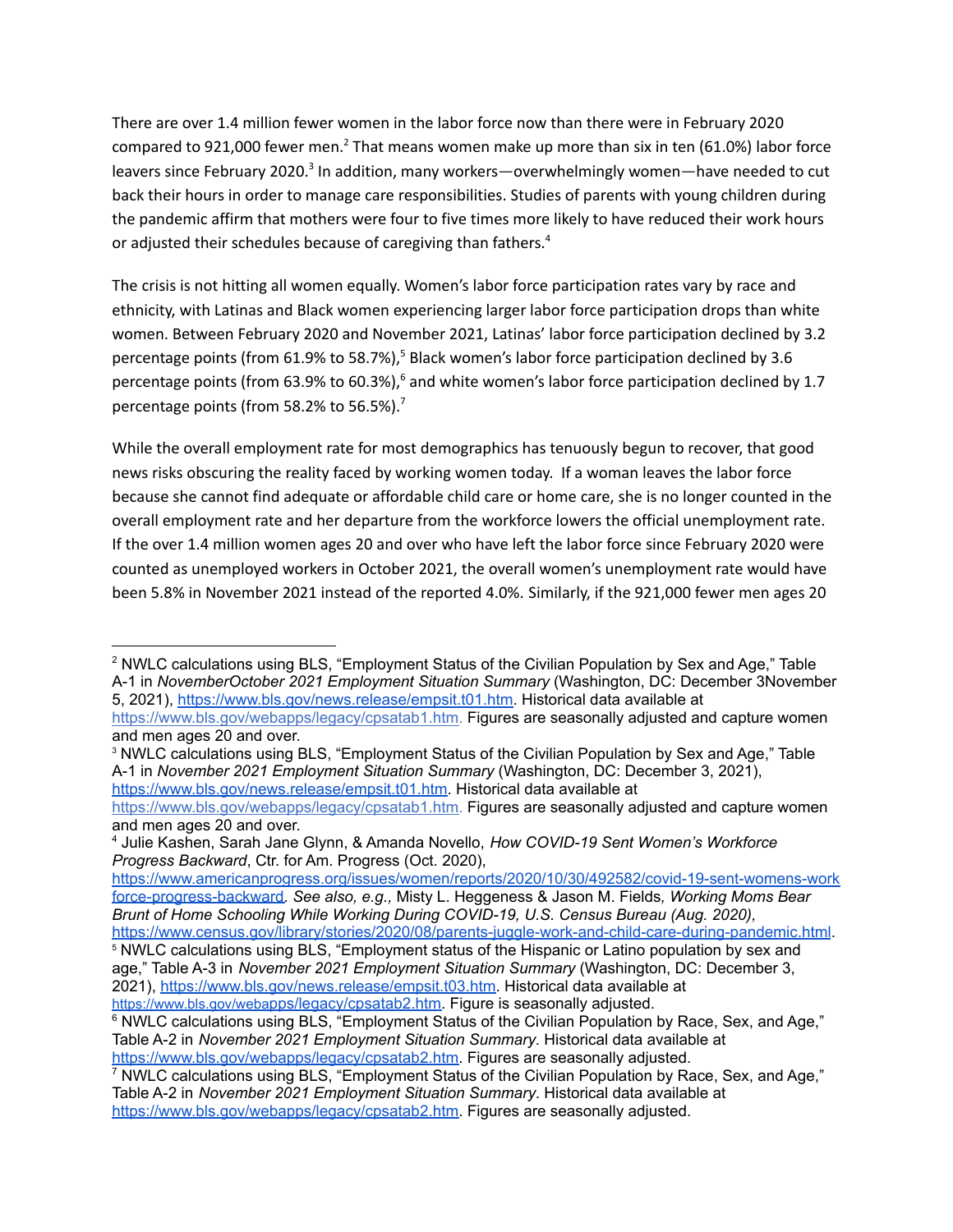and over who have left the labor force since February 2020 were counted as unemployed, men's unemployment rate would have been 5.0% last month instead of the reported 4.0%. $^8$ 

Unemployment rates for Black women (5.0%) and Latinas (5.3%) remain well above those for white men  $(3.4%)<sup>9</sup>$  and while they are well below their double-digit peaks of 2020, high rates of labor force exits among these two groups means their unemployment rates look much better than they otherwise would if women had not left the labor force entirely. Since February 2020, 434,000 Black women have left the labor force, along with 256,000 Latinas. If these women were counted as unemployed, the unemployment rate for Black women in November 2021 would have been 8.8% instead of 5.0%, and Latinas' unemployment rate would have been 7.2% instead of 5.3%. <sup>10</sup> These disparities will persist absent policies to center women of color - including investments in our nation's caregiving infrastructure.

# **Why is this happening? Our nation's lack of care infrastructure is an important factor.**

Even before the pandemic, the lack of a robust care infrastructure in the United States was thwarting our economic potential and keeping women out of the labor force. Over half of families lived in a child care desert, or a neighborhood without sufficient supply of licensed care. <sup>11</sup> When families *could* find a slot, they struggled to afford the cost, with infant care in a center costing more than in-state college tuition in more than half of states.<sup>12</sup> Meanwhile, early educators earned poverty wages for doing the essential work of caring for and educating our children, with over half of the workforce relying on some form of public assistance.<sup>13</sup> Treasury Secretary Janet Yellen recently summed up the dynamic well: "Child care is a textbook example of a broken market."<sup>14</sup>

It should come as no surprise then, that when COVID-19 hit, the house of cards came tumbling down. The child care sector—which had always operated on razor-thin margins—had little ability to weather a public health and economic crisis. Child care centers shuttered and schools closed. Meanwhile, families with caregiving responsibilities for relatives with disabilities or aging parents were thrown into havoc, as COVID-19 ravaged congregate care settings, and many home care and domestic workers were laid off as

- <sup>10</sup> Jasmine Tucker, "Black Women's Unemployment Falls Sharply to 5% in November" (NWLC, Dec. <sup>9</sup> Jasmine Tucker, "Black Women's Unemployment Falls Sharply to 5% in November" (NWLC, Dec. 2021), https://nwlc.org/resources/black-womens-unemployment-falls-sharply-to-5-in-november/
- <sup>11</sup> Rasheed Malik, et al., Center for American Progress, America's Child Care Deserts in 2018 (Dec. 2018), 2021), https://nwlc.org/resources/black-womens-unemployment-falls-sharply-to-5-in-november/

[https://www.childcareaware.org/our-issues/research/the-us-and-the-high-price-of-child-care-2019/.](https://www.childcareaware.org/our-issues/research/the-us-and-the-high-price-of-child-care-2019/)

<sup>&</sup>lt;sup>8</sup> Jasmine Tucker, "Black Women's Unemployment Falls Sharply to 5% in November" (NWLC, Dec. 2021), https://nwlc.org/resources/black-womens-unemployment-falls-sharply-to-5-in-november/

[https://www.americanprogress.org/issues/early-childhood/reports/2018/12/06/461643/americas-child-care](https://www.americanprogress.org/issues/early-childhood/reports/2018/12/06/461643/americas-child-caredeserts-2018/) [deserts-2018/](https://www.americanprogress.org/issues/early-childhood/reports/2018/12/06/461643/americas-child-caredeserts-2018/)

 $12$  Child Care Aware of America, The US and the High Price of Child Care: An Examination of a Broken System (2019),

<sup>&</sup>lt;sup>13</sup> Lea J.E. Austin, et al., Racial Wage Gaps in Early Education Employment, Center for the Study of Child Care Employment, (Dec. 2019),

<https://cscce.berkeley.edu/racial-wage-gaps-in-early-education-employment/>.

<sup>&</sup>lt;sup>14</sup>Remarks by Secretary of the Treasury Janet L. Yellen on Shortages in the Child Care System, September 2021, <https://home.treasury.gov/news/press-releases/jy0355>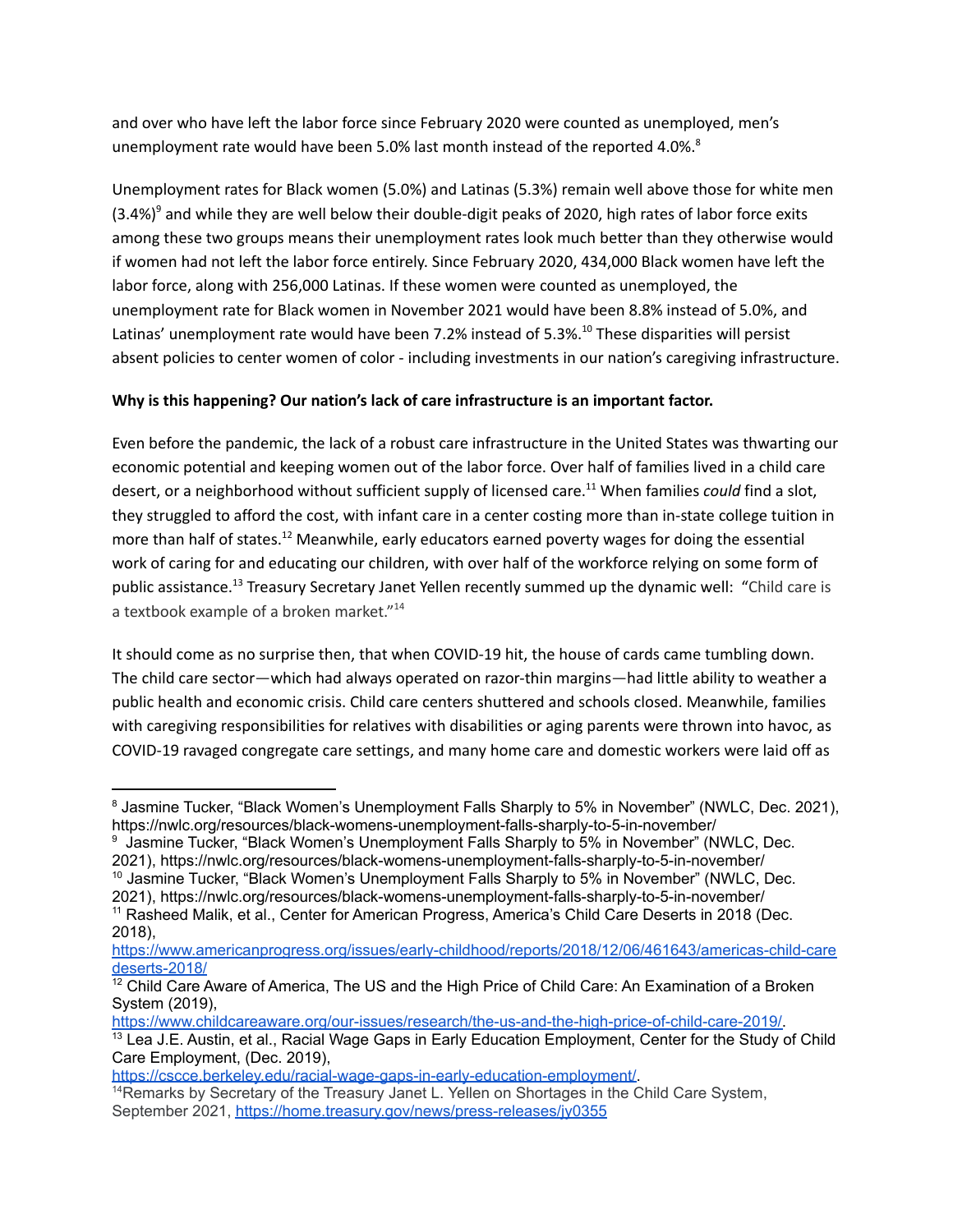the economy shut down. But while a pandemic raged outside, children still needed care and education, and our parents and relatives with disabilities still needed services and caregiving support. That work disproportionately fell to women, and especially mothers, in and out of the labor force.

Many mothers have been unable to manage caregiving for children and other family members, remote learning, and other responsibilities on top of paid work. These tremendous pressures, combined with massive job losses, have pushed many mothers out of the labor force entirely. The average unemployment rate for mothers in 2020 was 7.5%, more than double their unemployment rate of 3.5% in 2019. For many mothers of color, unemployment rates were even higher: In 2020, 8.1% of Asian mothers, 10.3% of Black mothers, and 10.4% of Latina mothers were unemployed. And between 2019 and 2020, 575,000 mothers left the labor force entirely. 15

The data shows women are leaving the labor force at key points when families are making tough decisions about whether to send children to in-person learning in K-12 schools. The Bureau of Labor Statistics has been collecting data on women's labor force participation since 1948. Outside of the massive labor force dropouts women experienced in March and April 2020 when the pandemic hit, the month with the largest labor force dropout on record occurred in September 2020, when 863,000 women left the labor force--four times the number of men. Another 275,000 women left in January 2021, and another 309,000 women left in September 2021. In comparison, just 168,000 men left the labor force in September 2020, 71,000 men left in January 2021, and 182,000 men entered the labor force in September 2021.<sup>16</sup> This public health crisis and its impact on in-person learning is clearly disproportionately affecting women.

## *A shrinking care workforce*

Meanwhile, the care workforce is a fraction of its pre-pandemic size. For example, there are currently over 108,000 fewer child care workers in the economy now than there were in February 2020, a loss of over 1 in 10 workers since before the pandemic started. Similarly, there are nearly 424,000 fewer nursing and residential care facility workforce now than there were in February 2020, which means that workforce is down 1 in 8 workers since before the pandemic started.<sup>17</sup>

[https://nwlc.org/resources/wp-content-uploads-2020-05-moms-epd-2020-v2-pdf/.](https://nwlc.org/resources/wp-content-uploads-2020-05-moms-epd-2020-v2-pdf/)

<sup>16</sup> NWLC calculations using BLS, "Employment Status of the Civilian Population by Sex and Age," Table A-1 in *November 2021 Employment Situation Summary* (Washington, DC: December 3, 2021), [https://www.bls.gov/news.release/empsit.t01.htm.](https://www.bls.gov/news.release/empsit.t01.htm) Historical data available at [https://www.bls.gov/webapps/legacy/cpsatab1.htm.](https://www.bls.gov/webapps/legacy/cpsatab1.htm) Figures are seasonally adjusted and capture women and men ages 20 and over.

**<sup>17</sup>** National Women's Law Center (NWLC) calculations using Bureau of Labor Statistics (BLS), "Employees on Nonfarm Payrolls by Industry Sector and Selected Industry Detail," Table B-1 in November 2021 Employment Situation Summary (Washington, DC: December 3, 2021)[,](https://www.bls.gov/news.release/empsit.t17.htm) <https://www.bls.gov/news.release/empsit.t17.htm>**.** Historical data available at <https://www.bls.gov/webapps/legacy/cesbtab1.htm>. Figures are seasonally adjusted.

<sup>&</sup>lt;sup>15</sup> Claire Ewing-Nelson, "Even Before This Disastrous Year for Mothers, They Were Still Only Paid 75 Cents for Every Dollar Paid to Fathers," (NWLC, May 2021),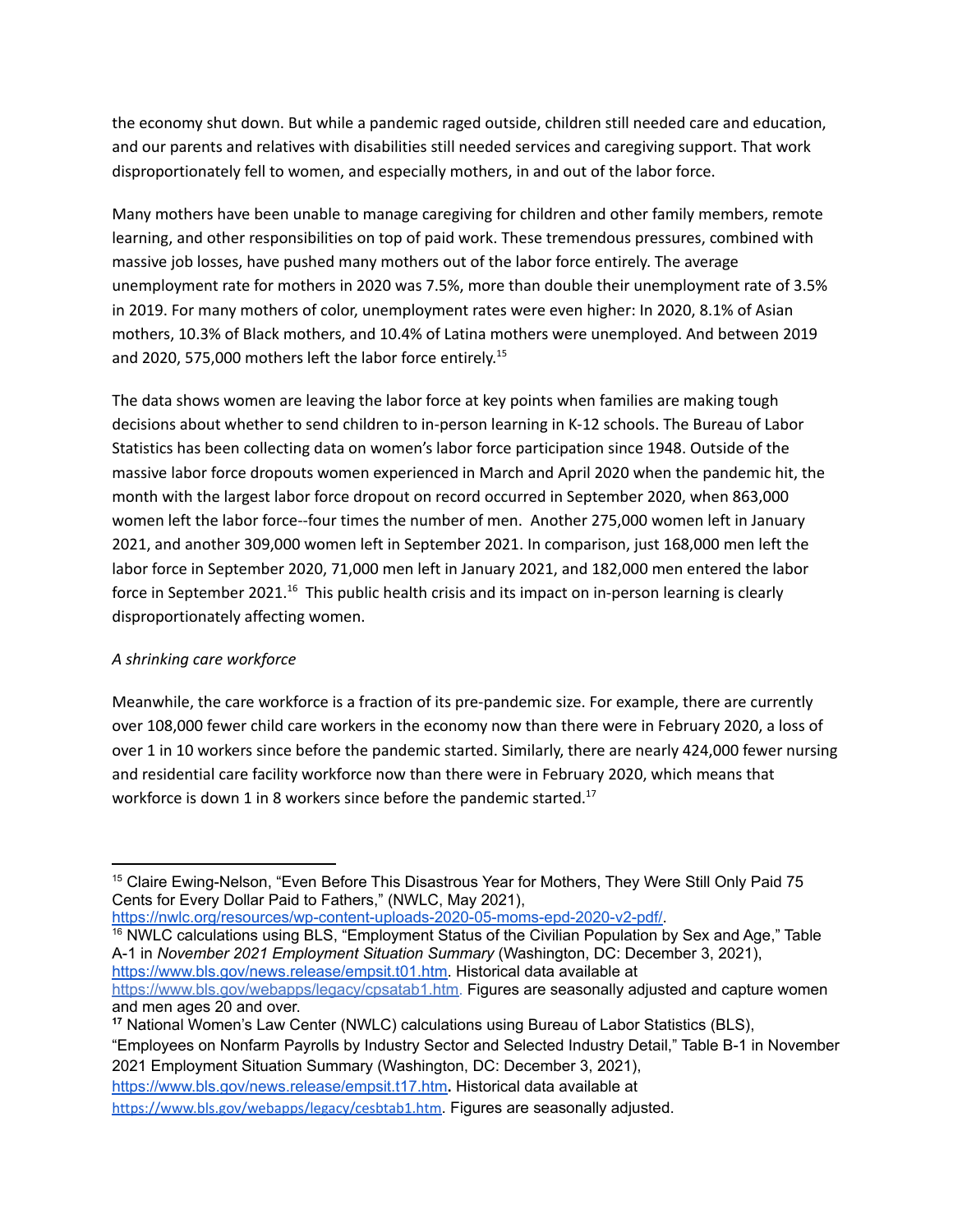Without public investment, however, many care providers do not have the resources to expand their facilities or attract new employees with higher wages—and qualified workers may seek better-paying jobs in other sectors.<sup>18</sup> Consider this: caregiving professionals earn wages 20% lower than professionals with comparable skills<sup>19</sup> and child care workers experience poverty at twice the rate as other workers.<sup>20</sup> A recent New York Times article quoted Rashelle Myers, who splits her time between providing child care and working as a barista stating, "I make \$10 an hour to shape the future of children but make \$15 an hour to hand someone a cup of coffee. That doesn't make sense."<sup>21</sup>

Predictably, the resulting economic insecurity leads to high turnover. Early educators, nearly all women and disproportionately women of color, are finding they can make more money in retail than in doing the critical work of educating infants and toddlers. Similar dynamics are affecting the home care sector.<sup>22</sup> This turnover results in disruptions for family caregivers, who are 13.9 percentage points more likely than non-caregivers to experience job separation or furloughs. <sup>23</sup> High turnover of care professionals also leads to lower-quality care—particularly for children, whose development is related to trust and connection with their caregivers.<sup>24</sup>

Another factor pushing women out of the labor force is the lack of paid family and medical leave. Today, only 23% of workers in the United States have access to paid family leave through their employers (i.e., paid time away from work to, for example, care for a family member with a serious health condition or a new baby), and just 40% have paid medical leave to address their own serious health conditions through an employer-provided short-term disability program.<sup>25</sup> For people working in low-paid and part-time iobs—most of whom are women, disproportionately women of color—access is even more limited;

<sup>18</sup> *See, e.g.,* Claire Cain Miller, *'Can't Compete': Why Hiring for Child Care Is a Huge Struggle*, N.Y. Times: The Upshot (Sept. 21, 2021), [https://www.nytimes.com/2021/09/21/upshot/child-care.html;](https://www.nytimes.com/2021/09/21/upshot/child-care.html) Kavitha Cardoza, *There's a [Shortage](https://www.nytimes.com/2021/09/21/upshot/child-care.html) of Home Health Aides for the Elderly, and It's Getting Worse,* NPR (Sept. 28, [2021\),](https://www.nytimes.com/2021/09/21/upshot/child-care.html) <https://www.npr.org/2021/09/28/1031651663/shortage-home-health-aides-elderly>[.](https://www.nytimes.com/2021/09/21/upshot/child-care.html)

 $19$  Equitable Growth, "What does the research say about care infrastructure?" April 2021,

<sup>&</sup>lt;sup>20</sup> Claire Ewing-Nelson, "One in Five Child Care Jobs Have Been Lost Since February, and Women Are Paying the Price," (NWLC, August 2020), <https://equitablegrowth.org/wp-content/uploads/2021/04/041521-care-infrastructure-fs.pdf>.

<https://nwlc.org/wp-content/uploads/2020/08/ChildCareWorkersFS.pdf>.

<sup>&</sup>lt;sup>21</sup> Jason DeParle, "When Child Care [Costs](https://www.nytimes.com/2021/10/09/us/politics/child-care-costs-wages-legislation.html) Twice as Much as the Mortgage" Child Care Has High Costs for Parents, Low Wages for Staff - The New York Times [\(nytimes.com\)](https://www.nytimes.com/2021/10/09/us/politics/child-care-costs-wages-legislation.html), October 9, 2021.

 $22$ Kavitha Cardoza, "There's a Shortage of Home Health Aides for the Elderly - And It's Getting Worse" [https://www.npr.org/2021/09/28/1031651663/shortage-home-health-aides-elderly,](https://www.npr.org/2021/09/28/1031651663/shortage-home-health-aides-elderly) National Public Radio, September 28, 2021.

<sup>23</sup> Wash. Ctr. for Equitable Growth, *What Does the Research Say About Care Infrastructure?* (April 2021), [https://equitablegrowth.org/wp-content/uploads/2021/04/041521-care-infrastructure-fs.pdf.](https://equitablegrowth.org/wp-content/uploads/2021/04/041521-care-infrastructure-fs.pdf)

<sup>24</sup>Simon Workman and Rebecca Ullrich, *Quality 101: Identifying the Core Components of a High-Quality Early Childhood Program*, Center for American Progress (February 2017)

[https://americanprogress.org/article/quality-101-identifying-the-core-components-of-a-high-quality-early-c](https://americanprogress.org/article/quality-101-identifying-the-core-components-of-a-high-quality-early-childhood-program/) [hildhood-program/](https://americanprogress.org/article/quality-101-identifying-the-core-components-of-a-high-quality-early-childhood-program/).

<sup>25</sup> Bureau of Labor Statistics, *National Compensation Survey: Employee Benefits in the United States, March 2021,* U.S. Dept' of Labor 63, 127 (Sept. 2021),

<https://www.bls.gov/ncs/ebs/benefits/2021/employee-benefits-in-the-united-states-march-2021.pdf> (Tables 17, 33).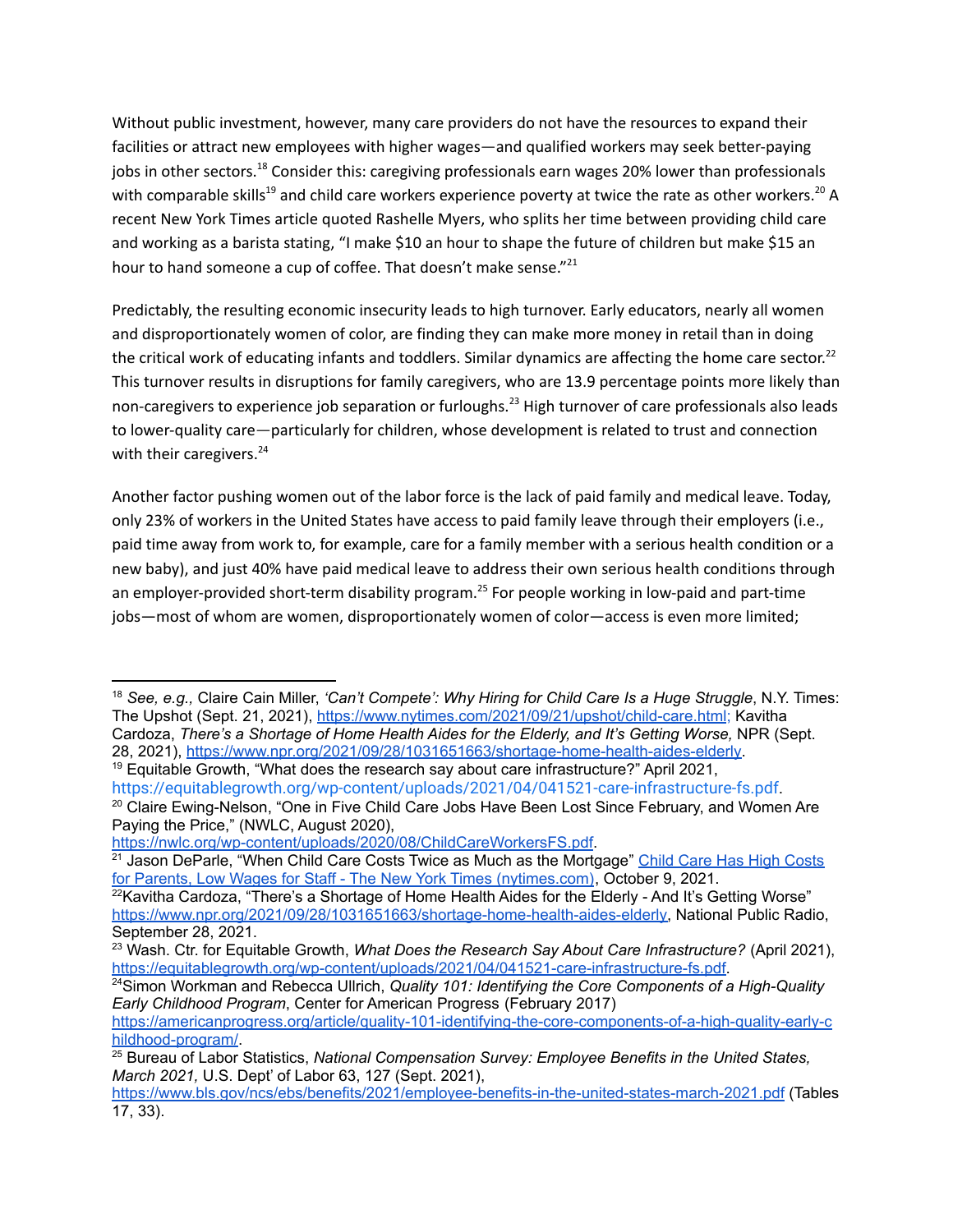among workers in the lowest quartile of wage earners, for example, only 12% have access to paid family leave. 26

This gaping hole in our care infrastructure means that workers must choose between a much-needed paycheck or caring for themselves or a loved one, between this month's rent and bonding with a new baby or being with a dying parent. Such choices are not only inhumane, they are dangerous. In the face of an ongoing pandemic—including new variants about which we are still learning—the lack of paid leave means that people who have COVID-19, who have COVID-19 related disabilities/long COVID, or who are caregiving for loved ones with COVID-19 face impossible choices between a paycheck and their own health and that of the public.

# *Women of color are hardest hit*

Women and families of color have long borne the largest costs from decades of disinvestment in caregiving. The overwhelming majority of early educators (over 90%) are women, and disproportionately women of color and immigrant women. Similarly, three out of five home care workers are people of color and approximately one in three are immigrants. Black and Latina mothers are more likely to work in jobs that have low pay and unpredictable schedules, making care more difficult to find and afford.<sup>27</sup>

None of this is coincidental; rather, it is rooted in a racist and sexist history of undervaluing the care work done predominantly by Black women, Indigenous women, and other women of color.<sup>28</sup> Even before our nation's founding, enslaved Black women were expected to care for the children of white families for little or no pay. In the New Deal era, lawmakers excluded domestic and care workers—disproportionately women of color and immigrant women—from labor protections.<sup>29</sup> The Nixon veto from 50 years ago in part stemmed from hostility to women working outside the home—but women of color, particularly Black women, have always needed to work to support their families. In short, our country has always devalued care work precisely because of who does it.

## **What can we do about it?**

Fortunately, we have ample research underscoring how investing in policies that enable women to both work and care for their families has the potential to transform our economy in ways that benefit all of us.

## *An international perspective*

 $27$  Ibid. <sup>26</sup> *Id.* at 127 (Table 33). Among part-time workers, only 11 percent have access to paid family leave. *Id. See also When Hard Work Is Not Enough: Women in Low-Paid Jobs,* NWLC (April 2020), <https://nwlc.org/resources/when-hard-work-is-not-enough-women-in-low-paid-jobs/>.

<sup>&</sup>lt;sup>28</sup> Melissa Boteach, "COVID-19 and the Child Care Crisis: Testimony before The House Appropriations Subcommittee on Labor, Health and Human Services, Education, and Related Agencies," February 2021, [HHRG-117-AP07-Wstate-BoteachM-20210219.pdf](https://docs.house.gov/meetings/AP/AP07/20210219/111202/HHRG-117-AP07-Wstate-BoteachM-20210219.pdf) (house.gov).

<sup>&</sup>lt;sup>29</sup> Julie Vogtman, National Women's Law Center, Undervalued: A Brief History of Women's Care Work and Child Care Policy in the United States (2017), [final\\_nwlc\\_Undervalued2017.pdf](https://nwlc.org/wp-content/uploads/2017/12/final_nwlc_Undervalued2017.pdf).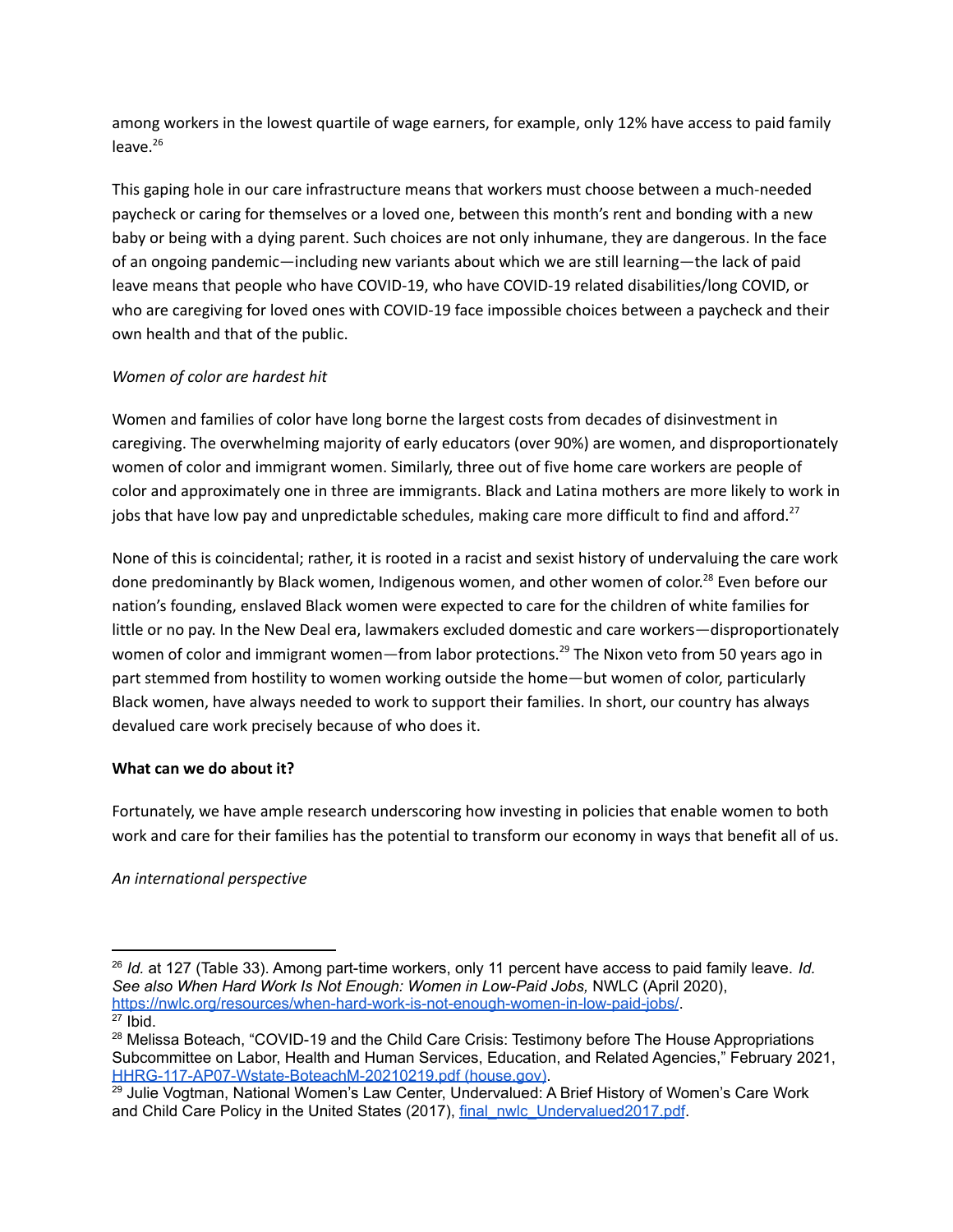The experiences of our peer countries in the Organization for Economic Cooperation and Development (OECD) underscore that investing in care infrastructure is a key factor in bolstering women's labor force participation. From 1990 to 2010, the United States fell from 6th to 17th in female labor force participation among 22 OECD countries. Research by Francine Blau and Lawrence Kahn finds that nearly 30% of this drop can be attributed to other OECD countries expanding their family-friendly policies relative to the United States. 30

In Europe, for example, the average length of paid parental leave is 14 months.<sup>31</sup> In terms of child care, Denmark subsidizes child care up to age 10; German families can access child care centers for free or limited co-pays; and in France, families receive up to 85% of the cost of child care through tax credits for infants and toddlers. In many other industrialized countries, including France, Germany, the United Kingdom, Spain, and South Korea, over 90% of 3-year-olds are in preschool— compared to just 40% in the United States.<sup>32</sup> While the models differ across countries, the common denominator is investment, an area where the United States is an outlier. We spend an average of \$500 per child on early childhood care compared to the OECD average of \$14,406.

This underinvestment carries consequences for women's workforce participation and our economic growth. The National Partnership for Women & Families estimates that if women's labor force participation in the U.S. were to match rates for women in Canada, Germany, and the United Kingdom—where public policies provide greater support for caregiving—there would be up to 4.85 million more women in the workforce than there are now and \$650 billion per year added to the economy overall, equivalent to 2.9% of total GDP.<sup>33</sup> Looking at Canada specifically, the Federal Reserve Bank of San Francisco observed in a 2018 study that while the labor force participation rate for women in their prime working years (ages 25 to 54) in the U.S. and Canada was nearly identical in 1997 (at 77%), by 2017, participation for Canadian women had risen to 83% while the rate for U.S. women had fallen to 75%, leaving an 8 percentage point gap.<sup>34</sup> The study points to subsidized child care and paid parental leave as two "policies aimed directly at supporting parental attachment to the labor force have followed significantly different paths in the United States and Canada over this period," and estimates that if U.S. women of every level of educational attainment in the U.S. were to reach the participation level of their Canadian counterparts, the labor force participation rate for prime age women in the U.S. would rise by six percentage points.<sup>35</sup>

<sup>32</sup> Claire Suddath, "How Child Care Became the Most Broken Business in America Biden's Build Back Better Wants to Save America's Child Care Business - [Bloomberg,](https://www.bloomberg.com/news/features/2021-11-18/biden-s-build-back-better-wants-to-save-america-s-child-care-business) November 18, 2021.

<sup>&</sup>lt;sup>30</sup> Francine Blau and Lawrence Kahn, "Female Labor Force Participation: Why is the U.S. Falling Behind" Female Labor Supply: Why is the US Falling [Behind?](https://www.nber.org/papers/w18702) | NBER (January 2013)

<sup>&</sup>lt;sup>31</sup>Claire Cain Miller How Other [Nations](https://www.nytimes.com/2021/10/06/upshot/child-care-biden.html) Pay for Child Care. The U.S. Is an Outlier. - The New York Times [\(nytimes.com\),](https://www.nytimes.com/2021/10/06/upshot/child-care-biden.html) October 6, 2021.

<sup>33</sup> Amanda Novello, *The Cost of Inaction: How a Lack of Family Care Policies Burdens the U.S. Economy and Families,* Nat'l Partnership for Women & Families (July 2021),

[https://www.nationalpartnership.org/our-work/resources/economic-justice/other/cost-of-inaction-lack-of-fa](https://www.nationalpartnership.org/our-work/resources/economic-justice/other/cost-of-inaction-lack-of-family-care-burdens-families.pdf) [mily-care-burdens-families.pdf.](https://www.nationalpartnership.org/our-work/resources/economic-justice/other/cost-of-inaction-lack-of-family-care-burdens-families.pdf)

<sup>34</sup> Mary C. Daly et. al, "Why Aren't U.S. Workers Working?" *FRBSF Economic Letter* (Nov. 13, 2018), [https://www.frbsf.org/economic-research/files/el2018-24.pdf.](https://www.frbsf.org/economic-research/files/el2018-24.pdf)

 $\overline{35}$  *Id.* at 4.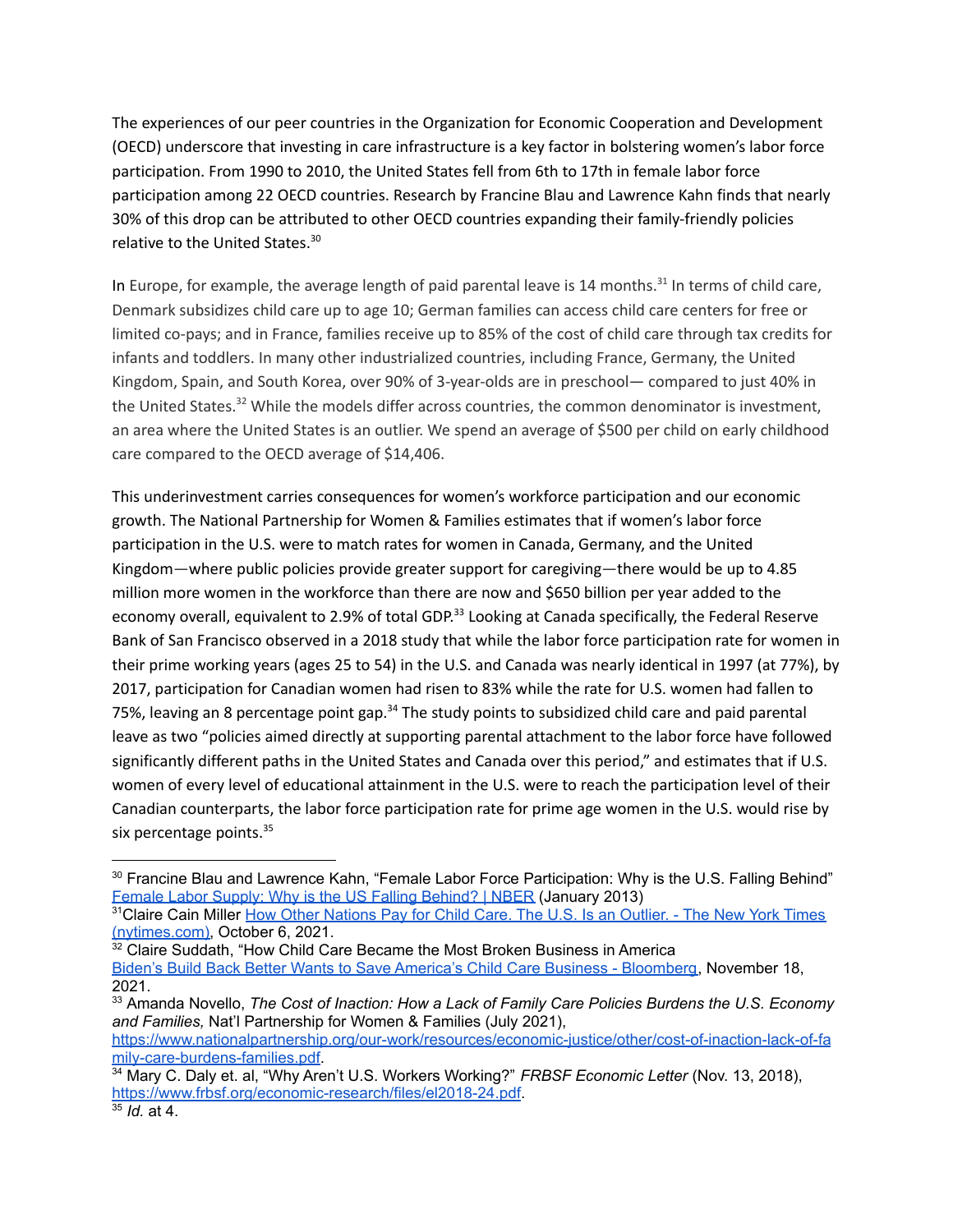## *State proof points*

There are also plentiful examples *within* the United States underscoring the positive ramifications of investing in care infrastructure. An analysis of California and New Jersey's state paid leave laws found that paid leave was "associated with a substantial increase in labor-force attachment in the months directly around birth."<sup>36</sup> After Washington, D.C.offered two years of universal preschool, mothers' labor force participation increased by 12 percentage points, with 10 percentage points attributable to preschool expansion.<sup>37</sup> Other research shows that married mothers who moved to a state with more expensive child care were 18 percent less likely to be employed than married mothers who moved to a state with less expensive child care.<sup>38</sup>

# **Investments in the Build Back Better Act would be transformative**

Congress has an opportunity today with the Build Back Better Act to enact the type of care infrastructure that research has shown time and again would have far-reaching positive effects on women's labor force participation, family economic security, and our overall economic growth.

Specifically, the bill would:

- Guarantee access to affordable, high-quality child care for families earning up to 250 percent of their state's median income. Low-income families would have no co-pays and all eligible families would pay no more than 7 percent of their household income toward child care.
- Enact universal and free pre-kindergarten for all 3 and 4 year olds
- Establish up to four weeks of paid family and medical leave
- Invest \$150 billion in Medicaid to make home and community based services for seniors and people with disabilities more widely available.

The positive ripple effects of such investments are far-reaching.

# *Child care and early learning:*

The investments in child care and pre-kindergarten in Build Back Better would offer a guarantee of child care assistance to 93 percent of working families, providing subsidized care for more than 13 million children under age 6 - sixteen times more children than are served under the status quo<sup>39</sup>.

Children's Learning and Mothers' Earnings, September 2018.

<https://www.americanprogress.org/article/effects-universal-preschool-washington-d-c/>

<sup>&</sup>lt;sup>37</sup> Rasheed Malik, "The Effects of Universal Preschool in Washington, D.C. <sup>36</sup> Tanya Bkyer, S. 2016. "Paid Parental Leave Laws in the United States: Does Short-Duration Leave Affect Women's Labor-Force Attachment?" *American Economic Review*, 106 (5): 242-46.

<sup>38</sup> Liana Christin Landivar; Leah Ruppanner; William J. Scarborough, "Are States [Created](https://read.dukeupress.edu/demography/article/58/2/451/169632/Are-States-Created-Equal-Moving-to-a-State-With) Equal? Moving to a State with More Expensive Child Care Reduces Mothers' Odds of [Employment](https://read.dukeupress.edu/demography/article/58/2/451/169632/Are-States-Created-Equal-Moving-to-a-State-With)," Duke University Press, April 1, 2021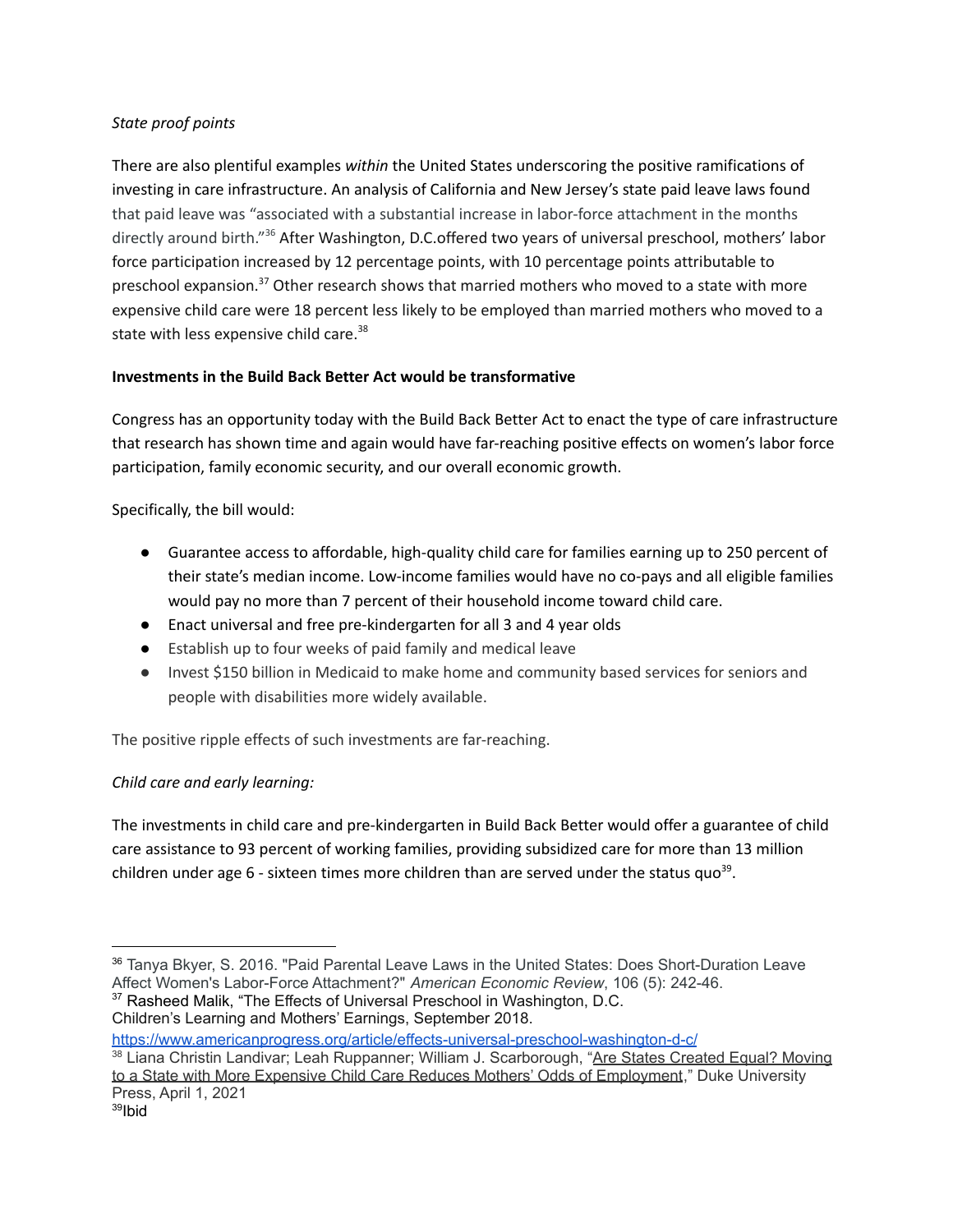If this legislation were enacted, the typical family in 32 states would save more than \$100 a week on child care expenses,<sup>40</sup> while mothers with young children would see pay increases that would result in a combined increase of \$24 billion in annual earnings, closing one-third of the "motherhood penalty."<sup>41</sup> The child care and early learning plans could also create and support more than 2 million jobs nationwide, while offering better job quality for early educators and addressing the child care workforce shortage. 42

Such an investment in affordable, quality child care carries a lifetime's worth of benefits for women and families.<sup>43</sup> Research by the Center on Poverty and Social Policy at Columbia University and National Women's Law Center found that an investment in affordable child care for everyone who needs it would increase the number of women with young children working full-time/full-year by about 17 percent, and by 31 percent for women without a college degree. That increase in labor force participation would translate into higher wages for women and greater security for the families who depend on them. With access to affordable care, a woman with two children would see her lifetime earnings increase by about \$94,000, leading to an increase of about \$20,000 in private savings (contributions plus growth) and an additional \$10,000 in Social Security benefits. Collectively, such an investment would boost the collective lifetime earnings of a cohort of 1.3 million women by \$130 billion. These gains compound over time, and by the age of retirement, that access to affordable child care would mean that women with two children would have about \$160 per month in additional cash flow from increased private savings and Social Security benefits. Black and Latina women would particularly benefit from increased earnings and retirement savings, with additional lifetime Social Security benefits of \$13,000 and \$12,000 respectively (compared to \$8,000 for white women).

#### *Paid leave*

Evidence from the states that have already implemented paid family and medical leave programs shows that access to paid leave can improve labor force attachment for new parents. For example, one study found that under California's paid leave law, new mothers are 18 percentage points more likely to be working the year after the birth of their child, relative to their counterparts without paid leave access.<sup>44</sup> Other recent research similarly showed a roughly 20 percent increase in the probability of mothers' labor

Care and Early Learning By the Numbers," October 2021, <https://nwlc.org/wp-content/uploads/2021/10/450BBBFS.pdf>

<sup>&</sup>lt;sup>40</sup> Rasheed Malik, "The Build Back Better Act Would Greatly Lower [Families'](https://www.americanprogress.org/article/build-back-better-act-greatly-lower-families-child-care-costs/) Child Care Costs - Center for [American](https://www.americanprogress.org/article/build-back-better-act-greatly-lower-families-child-care-costs/) Progress," September 2021

<sup>42</sup> CLASP, National Women's Law Center and The Century Foundation "The Build Back Better Act, Child <sup>41</sup> Julie Kashen and Jessica Milli, "The Build Back Better Plan Would Reduce the Motherhood Penalty," October 8, 2021, <https://tcf.org/content/report/build-back-better-plan-reduce-motherhood-penalty/>

<sup>43</sup> Robert Paul Hartley, Ajay Chaudry, and others "A Lifetime Worth of Benefits: The Effects of Affordable, High-quality Child Care on Family Income, the Gender Earnings Gap, and Women's Retirement Security" NWLC and Center on Poverty and Social Policy at Columbia University, 2021, [A-Lifetimes-Worth-of-Benefits-\\_FD.pdf](https://nwlc.org/wp-content/uploads/2021/04/A-Lifetimes-Worth-of-Benefits-_FD.pdf) (nwlc.org).

<sup>44</sup> *See, e.g.,* Wash. Ctr. for Equitable Growth, *What Does the Research Say About Care Infrastructure?* (April 2021), [https://equitablegrowth.org/wp-content/uploads/2021/04/041521-care-infrastructure-fs.pdf.](https://equitablegrowth.org/wp-content/uploads/2021/04/041521-care-infrastructure-fs.pdf)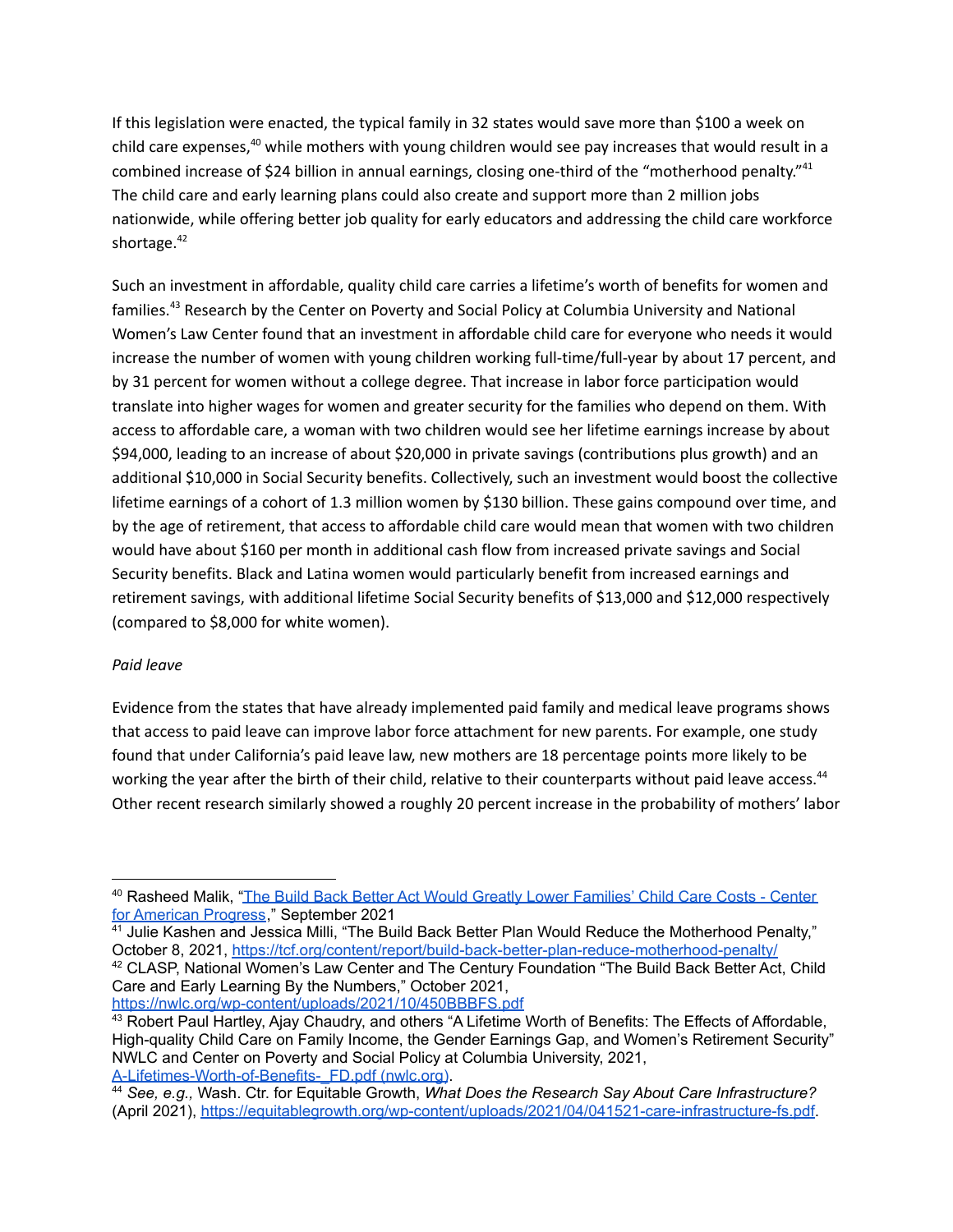force participation during the year of a child's birth, with the increase remaining significant up to five years later. 45

Paid leave is equally important for the roughly one in five Americans—predominantly women—who provide care for loved ones who are aging or living with disabilities. <sup>46</sup> Most (61 percent) of these family caregivers also hold a paying job—but a majority lack access to paid leave to help manage the demands of caregiving while maintaining employment.<sup>47</sup> A recent analysis from the National Partnership for Women & Families finds that even the scaled back proposal for four weeks of paid leave currently included in the Build Back Better Act would add at least 3.7 million more women caregivers to the workforce by 2030 (more than 460,000 per year). This could include more than 850,000 Black caregivers and one million Latinx caregivers.<sup>48</sup> And if the number of caregivers increases proportionally to the population of older Americans in need of care in the coming years, having paid leave in place could add as many as 9.3 million more caregivers to the workforce. 49

## *Home and community based services*

The investments in home care in the Build Back Better Act, too, would help support family caregivers by making support from paid home care workers more available and accessible. Even before the pandemic, demand for home- and community-based services (HCBS) far outpaced supply, especially for lower-income families; in 2018, more than 800,000 Americans were on waitlists to receive home- and community-based services through Medicaid (equivalent to nearly half of the total population that was receiving those services).<sup>50</sup> Increasing federal funding for Medicaid HCBS will enable more family caregivers to work,<sup>51</sup> create new HCBS jobs, and improve job quality and economic security for home care workers—nearly all of whom are women, and predominantly Black women, Latinas, and other women of color. 52

[https://www.nationalpartnership.org/our-work/resources/economic-justice/paid-leave/paid-leave-caregiver](https://www.nationalpartnership.org/our-work/resources/economic-justice/paid-leave/paid-leave-caregivers-connected-2030.pdf) [s-connected-2030.pdf.](https://www.nationalpartnership.org/our-work/resources/economic-justice/paid-leave/paid-leave-caregivers-connected-2030.pdf)

<sup>45</sup> *Id.*

<sup>46</sup> *Caregiving in the U.S. 2020*, AARP 9-10 (May 2020),

[https://www.aarp.org/content/dam/aarp/ppi/2020/05/full-report-caregiving-in-the-united-states.doi.10.2641](https://www.aarp.org/content/dam/aarp/ppi/2020/05/full-report-caregiving-in-the-united-states.doi.10.26419-2Fppi.00103.001.pdf) [9-2Fppi.00103.001.pdf.](https://www.aarp.org/content/dam/aarp/ppi/2020/05/full-report-caregiving-in-the-united-states.doi.10.26419-2Fppi.00103.001.pdf)

<sup>47</sup> Lynn Friss Feinberg & Laura Skufca, *Managing a Paid Job and Family Caregiving Is a Growing Reality: Nearly 30 Million Family Caregivers of Adults Are in the Labor Force,* AARP 4 (Dec. 2020), [https://www.aarp.org/content/dam/aarp/ppi/2020/12/managing-a-paid-job-and-family-caregiving.doi.10.26](https://www.aarp.org/content/dam/aarp/ppi/2020/12/managing-a-paid-job-and-family-caregiving.doi.10.26419-2Fppi.00103.024.pdf) [419-2Fppi.00103.024.pdf](https://www.aarp.org/content/dam/aarp/ppi/2020/12/managing-a-paid-job-and-family-caregiving.doi.10.26419-2Fppi.00103.024.pdf)

<sup>48</sup> Amanda Novello, *Paid Leave Could Keep More Than 6 Million Caregivers Connected to the Labor Force by 2030*, Nat'l Partnership for Women & Families (Nov. 2021),

<sup>49</sup> *Id.*

<sup>50</sup> *See* Wash. Ctr. for Equitable Growth*, supra* note --, at 2.

<sup>&</sup>lt;sup>51</sup> A recent study found that for every 2.4 to 3 women whose parents receive Medicaid home care services, one additional daughter works full-time. *See* Karen Shen, *Who Benefits from the Public Financing of Home Care for Low-Income Seniors?* (May 2021), [https://scholar.harvard.edu/files/kshen/files/caregivers.pdf.](https://scholar.harvard.edu/files/kshen/files/caregivers.pdf)

<sup>52</sup> *See, e.g.,* Claire Ewing-Nelson, *More Than Three in Four of the Health Care Workers Fighting COVID-19 Are Women,* NWLC (Dec. 2020),

<https://nwlc.org/wp-content/uploads/2020/12/HealthCareWorkersFS.pdf>.